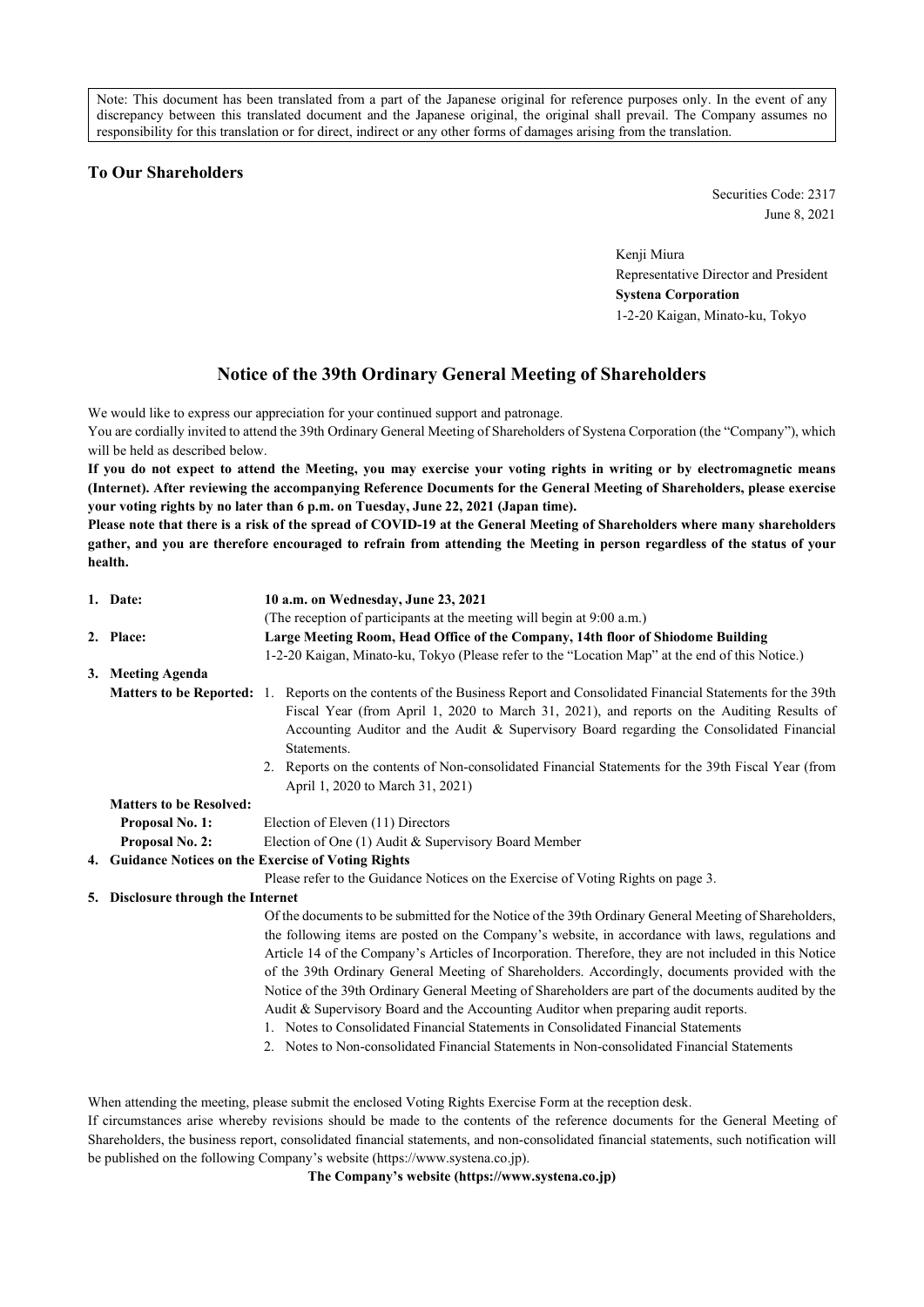## **Reference Documents for the General Meeting of Shareholders Proposals and References**

### **Proposal No. 1: Election of Eleven (11) Directors**

The terms of office of all nine (9) Directors will expire at the conclusion of this year's Ordinary General Meeting of Shareholders. Accordingly, the Company proposes the election of eleven (11) Directors, increasing the number of Directors by two (2), in order to strengthen the management structure and the supervisory function of the Board of Directors.

| No. | Name               | Positions and responsibilities in the Company                                                               |                                     |
|-----|--------------------|-------------------------------------------------------------------------------------------------------------|-------------------------------------|
| 1   | Yoshichika Henmi   | Representative Director and Chairman                                                                        | Reelection                          |
| 2   | Kenji Miura        | Representative Director and President                                                                       | Reelection                          |
| 3   | Takafumi Kai       | Managing Director<br>in charge of finance and accounting                                                    | Reelection                          |
| 4   | Shinichiro Kawachi | Managing Director overseeing Headquarters and in charge<br>of branding strategy and Administrative Division | Reelection                          |
| 5   | Makoto Taguchi     | Director and Senior Corporate Office, General Manager of<br><b>Business Solution Group</b>                  | Reelection                          |
| 6   | Hiroyuki Fujii     | Director and Senior Corporate Office, General Manager of<br>IT Management Business Group                    | Reelection                          |
| 7   | Shingo Henmi       | Senior Corporate Office, General Manager of DX Design<br>Group and Solution Design Group                    | New Appointment                     |
| 8   | Hiroshi Kotani     | Senior Corporate Office, General Manager of Finance &<br>Accounting Group                                   | New Appointment                     |
| 9   | Yukio Suzuki       | Director                                                                                                    | Reelection Outside Independent      |
| 10  | Koichi Ogawa       | Director                                                                                                    | Reelection Outside Independent      |
| 11  | Mari Ito           |                                                                                                             | New Appointment Outside Independent |

The candidates for Directors are as follows:

Reelection: Candidates for Directors to be reappointed

New Appointment: Candidates for Directors to be newly appointed

Outside: Candidates for Outside Directors

Independent: Independent Directors as defined by the Tokyo Stock Exchange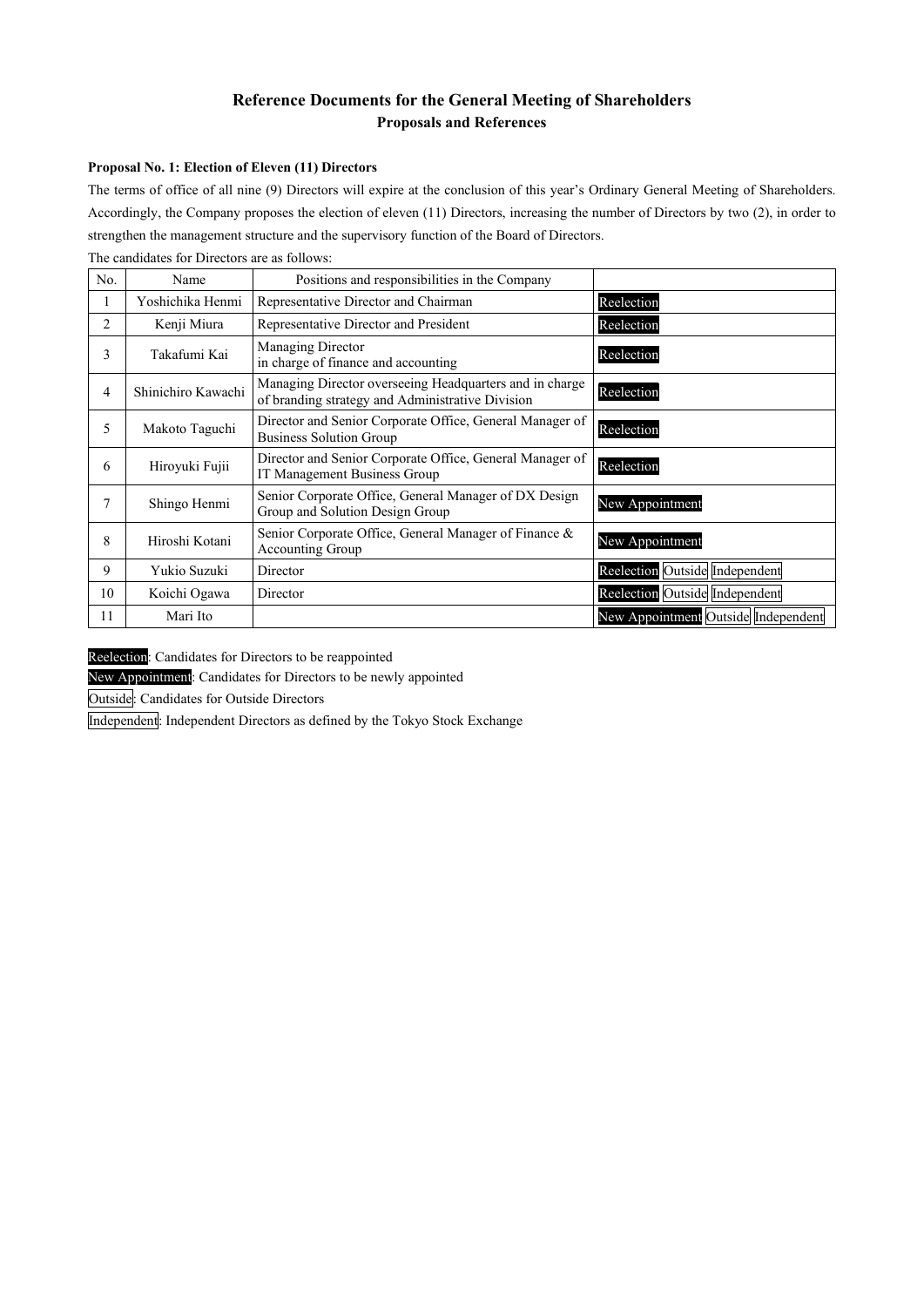| No. 1                                                       |                  | Career summary, positions and responsibilities at the Company                                                                                                                   |
|-------------------------------------------------------------|------------------|---------------------------------------------------------------------------------------------------------------------------------------------------------------------------------|
|                                                             | April 1974       | Joined Nitto Boseki Co., Ltd.                                                                                                                                                   |
|                                                             | April 1979       | Joined Sun System Inc.                                                                                                                                                          |
| Yoshichika Henmi                                            | March 1983       | Established Hemmi Engineering Co., Ltd. (currently the Company).                                                                                                                |
|                                                             |                  | Representative Director and President                                                                                                                                           |
| <b>Reelection</b>                                           | December 2007    | Special Advisor to Catena Corporation                                                                                                                                           |
|                                                             | <b>June 2008</b> | Director and Chairman, Catena Corporation                                                                                                                                       |
| <b>Birth date:</b>                                          | January 2009     |                                                                                                                                                                                 |
|                                                             |                  | Representative Director and Chairman, the Company                                                                                                                               |
| March 24, 1956                                              | April 2010       | Representative Director and President, the Company                                                                                                                              |
| Number of the Company's shares owned:                       | April 2016       | Representative Director and Chairman, the Company (present)                                                                                                                     |
| 0 shares                                                    |                  |                                                                                                                                                                                 |
| Number of years as a Director:                              |                  | Reasons for nomination as a candidate for Director                                                                                                                              |
| 38 years                                                    |                  | Mr. Yoshichika Hemmi is the founder of the Company, and as a Representative Director of the                                                                                     |
| Attendance at meetings of the Board of<br><b>Directors:</b> |                  | Company, he has been leading the management of the Company for many years and                                                                                                   |
|                                                             |                  | contributing to the enhancement of its corporate value. Currently, as Representative Director and                                                                               |
| 11/11 meetings                                              |                  | Chairman, he oversees the Company and the Group, and based on his extensive experience and                                                                                      |
|                                                             |                  | achievements, he directs the development of management policies and strategies and exercises                                                                                    |
|                                                             |                  | strong leadership in the execution of management plans that embody these policies and                                                                                           |
|                                                             |                  | strategies. Because he is an individual who is necessary for the enhancement of the corporate<br>value of the Company, we propose that he continue to be elected as a Director. |
| No. 2                                                       |                  | Career summary, positions and responsibilities at the Company                                                                                                                   |
|                                                             | April 1988       | Joined Toshiba Engineering Corporation                                                                                                                                          |
|                                                             | April 1991       | Joined PRIME Co., Ltd.                                                                                                                                                          |
| Kenji Miura                                                 | May 1995         | Joined the Company                                                                                                                                                              |
|                                                             | January 2001     | Director, General Manager of Engineering Division, the Company                                                                                                                  |
| <b>Reelection</b>                                           | November 2002    | Director, General Manager of Business Promotion Group and Sales Division,                                                                                                       |
|                                                             |                  | the Company                                                                                                                                                                     |
| <b>Birth date:</b>                                          | November 2003    | Director, Executive Vice President, the Company                                                                                                                                 |
| February 5, 1968                                            | December 2004    | Representative Director, Executive Vice President, the Company                                                                                                                  |
| Number of the Company's shares owned:                       | June 2007        | Director, Catena Corporation                                                                                                                                                    |
| 728,700 shares                                              | January 2009     | Representative Director and President, the Company                                                                                                                              |
| Number of years as a Director:                              | April 2010       | Representative Director, Executive Vice President overseeing management                                                                                                         |
| 20 years                                                    |                  | and in charge of Air Cloud Promotion Group and Osaka Branch, the Company                                                                                                        |
| Attendance at meetings of the Board of                      | <b>July 2010</b> | Representative Director, Executive Vice President overseeing management                                                                                                         |
| Directors:                                                  |                  | and in charge of Osaka Branch, IT Service Business Group and Solution Sales                                                                                                     |
| 11/11 meetings                                              |                  | Group, the Company                                                                                                                                                              |
|                                                             | April 2011       | Representative Director, Executive Vice President overseeing management                                                                                                         |
|                                                             |                  | and in charge of IT Management Business Group and Solution Sales Group,                                                                                                         |
|                                                             |                  | the Company                                                                                                                                                                     |
|                                                             | April 2013       | Representative Director, Executive Vice President overseeing management                                                                                                         |
|                                                             |                  | and in charge of IT Management Business Group, Solution Sales Group, and                                                                                                        |
|                                                             |                  | Finance and Infrastructure System Group, the Company                                                                                                                            |
|                                                             | October 2014     | Representative Director, Executive Vice President overseeing management                                                                                                         |
|                                                             |                  | and in charge of Framework Design Group, IT Management Business Group                                                                                                           |
|                                                             | June 2015        | and Solution Sales Group, the Company<br>Representative Director, Executive Vice President overseeing management,                                                               |
|                                                             |                  | the Company                                                                                                                                                                     |
|                                                             | April 2016       | Representative Director and President, the Company (present)                                                                                                                    |
|                                                             |                  |                                                                                                                                                                                 |
|                                                             |                  | <b>Reasons for nomination as a candidate for Director</b>                                                                                                                       |
|                                                             |                  | After engaging in the system development business for many years since he joined the                                                                                            |
|                                                             |                  | Company, Mr. Kenji Miura has been leading the four main businesses that are now the main                                                                                        |
|                                                             |                  | pillars of the Company's business as Executive Vice President. Since April 2016, he has been                                                                                    |
|                                                             |                  | overseeing business execution as the Representative Director and President and has built a                                                                                      |
|                                                             |                  | successful track record by steadily working on various management issues that contribute to the                                                                                 |
|                                                             |                  | promotion of the medium-term management plan and the enhancement of the corporate value.                                                                                        |
|                                                             |                  | Because he is an individual who is necessary for the enhancement of the corporate value of the                                                                                  |
|                                                             |                  | Company, we propose that he continue to be elected as a Director.                                                                                                               |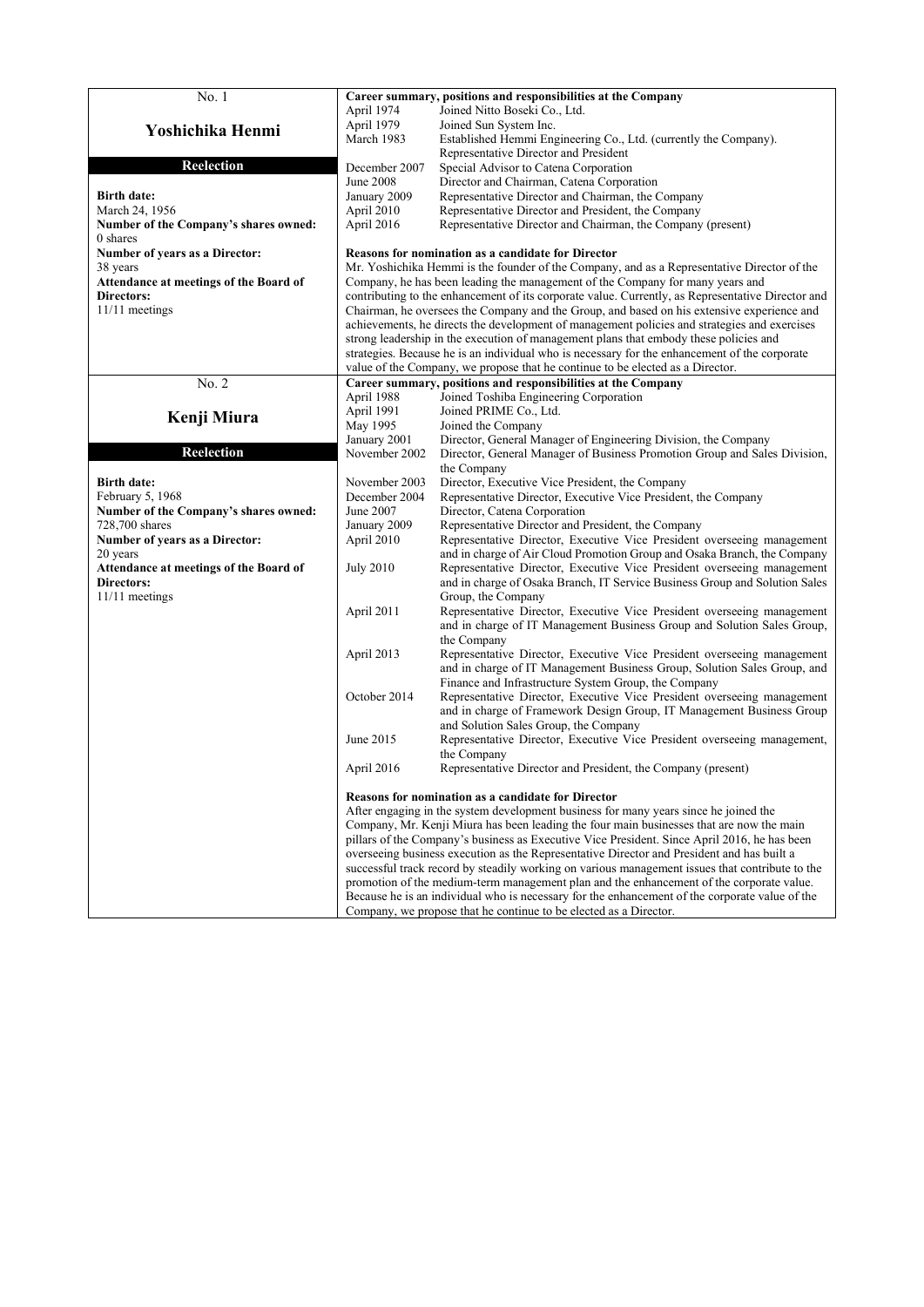| No. 3                                     |                                                                                                | Career summary, positions and responsibilities at the Company                                                                                   |  |
|-------------------------------------------|------------------------------------------------------------------------------------------------|-------------------------------------------------------------------------------------------------------------------------------------------------|--|
|                                           | April 1976                                                                                     | Joined Kotobukiya Co., Ltd.                                                                                                                     |  |
| Takafumi Kai                              | December 1989                                                                                  | Joined Midori Electronic Co., Ltd.                                                                                                              |  |
|                                           | June 1993                                                                                      | Director, General Manager of Administrative Division, Midori Electronic Co.,                                                                    |  |
|                                           |                                                                                                | Ltd.                                                                                                                                            |  |
| Reelection                                | October 1999                                                                                   | Joined Catena Corporation                                                                                                                       |  |
|                                           | June 2005                                                                                      | Director and Corporate Office, General Manager of Administrative Group,                                                                         |  |
| <b>Birth date:</b><br>November 14, 1951   | April 2009                                                                                     | Catena Corporation<br>Managing Director overseeing administration and human resources strategy,                                                 |  |
| Number of the Company's shares owned:     |                                                                                                | Catena Corporation                                                                                                                              |  |
| $46,500$ shares                           | April 2010                                                                                     | Managing Director in change of Finance & Accounting Group and General                                                                           |  |
| Number of years as a Director:            |                                                                                                | Manger of Finance & Accounting Group, the Company                                                                                               |  |
| 16 years                                  | June 2015                                                                                      | Managing Director in change of Finance & Accounting Group, the Company                                                                          |  |
| Attendance at meetings of the Board of    |                                                                                                | (present)                                                                                                                                       |  |
| Directors:                                |                                                                                                | (Important concurrent positions)                                                                                                                |  |
| 11/11 meetings                            |                                                                                                | Representative Director and President of Tokyoto Business Service Co., Ltd.                                                                     |  |
|                                           |                                                                                                | <b>Reasons for nomination as a candidate for Director</b>                                                                                       |  |
|                                           |                                                                                                | Mr. Kai Takafumi has engaged in management for many years as a Director in change of                                                            |  |
|                                           |                                                                                                | finance and accounting and has extensive experience and a successful track record in                                                            |  |
|                                           |                                                                                                | management and finance and accounting. Because he is an individual who is necessary for the                                                     |  |
|                                           |                                                                                                | enhancement of the corporate value of the Company, we propose that he continue to be elected                                                    |  |
|                                           | as a Director.                                                                                 |                                                                                                                                                 |  |
| No. 4                                     |                                                                                                | Career summary, positions and responsibilities at the Company                                                                                   |  |
|                                           | April 1988                                                                                     | Joined Marufune FSL Co., Ltd.                                                                                                                   |  |
| Shinichiro Kawachi                        | May 1990<br>April 1999                                                                         | Established KONE Corporation, Representative Directors<br>Joined the Company                                                                    |  |
|                                           | November 2003                                                                                  | General Manager of Engineering Division, the Company                                                                                            |  |
| <b>Reelection</b>                         | November 2005                                                                                  | General Manager of Engineering Group, the Company                                                                                               |  |
|                                           | January 2007                                                                                   | Director, General Manager of Engineering Group, the Company                                                                                     |  |
| <b>Birth date:</b>                        | November 2008                                                                                  | Director, Corporate Officer, General Manager of Human Resources Strategy                                                                        |  |
| December 18, 1964                         |                                                                                                | Group and Personnel and Labor Affairs Division, the Company                                                                                     |  |
| Number of the Company's shares owned:     | December 2009                                                                                  | Director, Corporate Officer, General Manager of Human Resources Strategy                                                                        |  |
| 8,400 shares                              |                                                                                                | Group, the Company                                                                                                                              |  |
| Number of years as a Director:<br>6 years | April 2010<br>December 2012                                                                    | Director, Corporate Officer, General Manager of Administrative Group<br>Corporate Officer, General Manager of IT Management Business Group, the |  |
| Attendance at meetings of the Board of    |                                                                                                | Company                                                                                                                                         |  |
| <b>Directors:</b>                         | <b>July 2014</b>                                                                               | Corporate Officer, General Manager of IT Management Business Group and                                                                          |  |
| 11/11 meetings                            |                                                                                                | President of Academy, the Company                                                                                                               |  |
|                                           | June 2015                                                                                      | Director in charge of branding strategy and human resources business                                                                            |  |
|                                           |                                                                                                | promotion, the Company                                                                                                                          |  |
|                                           | April 2016                                                                                     | Director in charge of branding strategy, human resources business promotion                                                                     |  |
|                                           | June 2016                                                                                      | and central and western Japan, the Company                                                                                                      |  |
|                                           |                                                                                                | Director in charge of branding strategy, central and western Japan and<br>Administrative Division, the Company                                  |  |
|                                           | April 2017                                                                                     | Director in charge of branding strategy, Administrative Division, central and                                                                   |  |
|                                           |                                                                                                | western Japan and Manager of Yokohama Office, the Company                                                                                       |  |
|                                           | April 2018                                                                                     | Director in charge of branding strategy and Administrative Division, the                                                                        |  |
|                                           |                                                                                                | Company                                                                                                                                         |  |
|                                           | June 2018                                                                                      | Managing Director overseeing Headquarters and in charge of branding                                                                             |  |
|                                           |                                                                                                | strategy and Administrative Division, the Company (present)                                                                                     |  |
|                                           | <b>Reasons for nomination as a candidate for Director</b>                                      |                                                                                                                                                 |  |
|                                           | After engaging in system development and operations in the IT Service Division, Mr. Shinichiro |                                                                                                                                                 |  |
|                                           |                                                                                                | Kawachi has been in charge of various operations including general affairs, human affairs and                                                   |  |
|                                           |                                                                                                | branding and has a wealth of experience and a successful track record. He has participated in                                                   |  |
|                                           | management since January 2007 as a Director and now mainly oversees the recruitment and        |                                                                                                                                                 |  |
|                                           | education of human resources that are the core of the Group as the Managing Director           |                                                                                                                                                 |  |
|                                           |                                                                                                | overseeing Headquarters and in charge of branding strategy and Administrative Division.                                                         |  |
|                                           |                                                                                                | Because he is an individual who is necessary for the enhancement of the corporate value of the                                                  |  |
|                                           |                                                                                                | Company, we propose that he continue to be elected as a Director.                                                                               |  |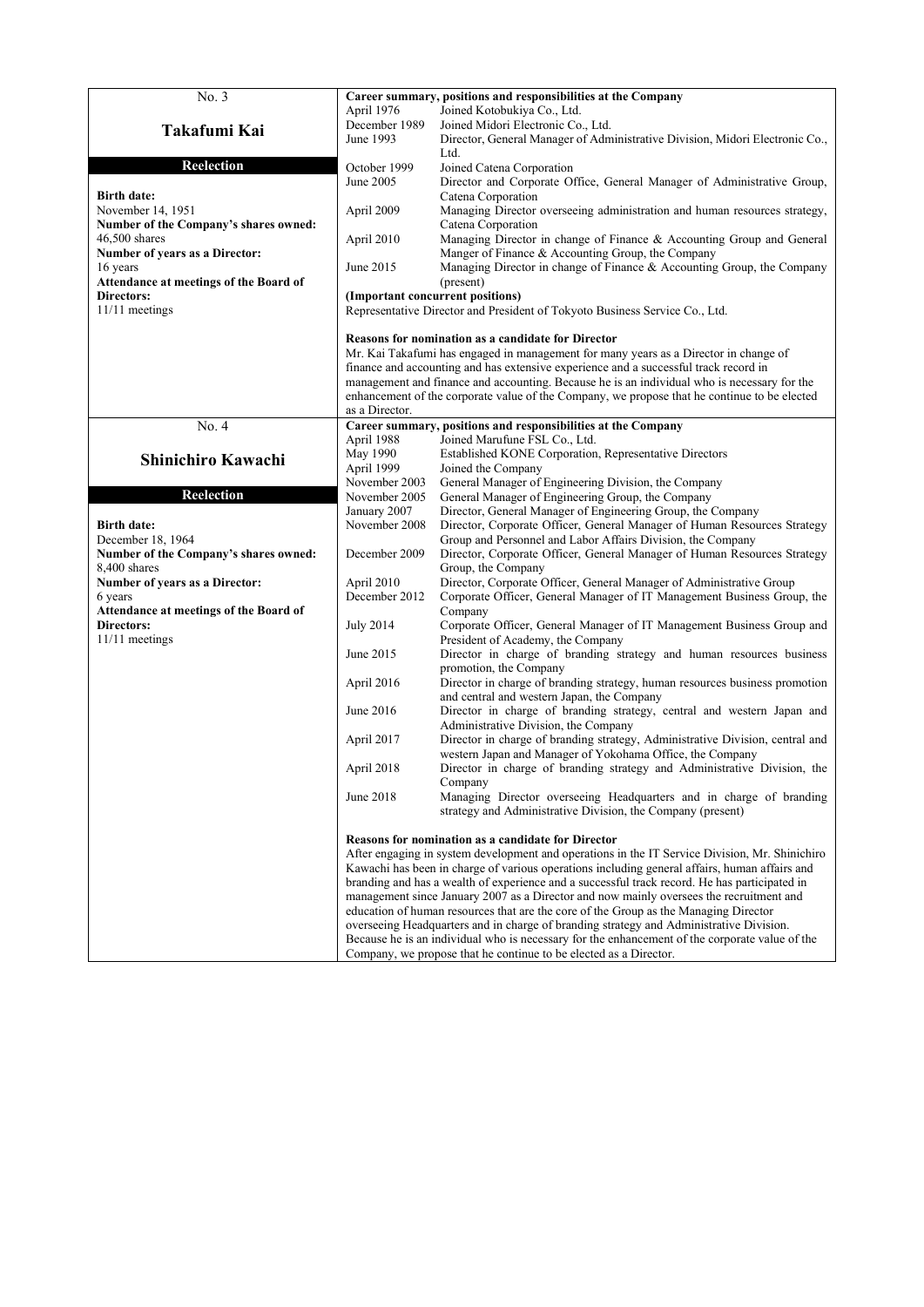|                                                      |                                                                                         | Career summary, positions and responsibilities at the Company                                                                             |
|------------------------------------------------------|-----------------------------------------------------------------------------------------|-------------------------------------------------------------------------------------------------------------------------------------------|
| No. 5                                                |                                                                                         |                                                                                                                                           |
|                                                      | April 1992                                                                              | Joined Catena Corporation                                                                                                                 |
| <b>Makoto Taguchi</b>                                | April 2002                                                                              | Manager, Shinjuku Office, First Sales Division, Sales Group, Catena                                                                       |
|                                                      |                                                                                         | Corporation                                                                                                                               |
| <b>Reelection</b>                                    | April 2004                                                                              | General Manager, First Sales Division, System Products Business Group,                                                                    |
|                                                      |                                                                                         | Catena Corporation                                                                                                                        |
|                                                      | April 2008                                                                              | Assistant General Manager, System Products Business Group and General                                                                     |
| <b>Birth date:</b>                                   |                                                                                         | Manager, First East Japan Sales Division, Catena Corporation                                                                              |
| January 14, 1972                                     | April 2009                                                                              | Assistant General Manager, Solutions Sales Group and General Manager, First                                                               |
| Number of the Company's shares owned:                |                                                                                         | Sales Division, Catena Corporation                                                                                                        |
| 8,700 shares                                         | April 2010                                                                              | General Manager overseeing sales in Solution Sales Group and General                                                                      |
| <b>Number of years as a Director:</b>                |                                                                                         | Manager of First Sales Division, the Company                                                                                              |
| 5 years                                              | August 2010                                                                             | General Manager of Solution Sales Group, the Company                                                                                      |
| Attendance at meetings of the Board of               | April 2013                                                                              | Corporate Officer, General Manager of Solution Sales Group, the Company                                                                   |
| Directors:                                           | June 2015                                                                               | Senior Corporate Officer, General Manager of Solution Sales Group, the                                                                    |
| $11/11$ meetings                                     |                                                                                         | Company                                                                                                                                   |
|                                                      | June 2016                                                                               | Director and Senior Corporate Officer, General Manager of Solution Sales                                                                  |
|                                                      |                                                                                         | Group, the Company                                                                                                                        |
|                                                      | April 2021                                                                              | Director and Senior Corporate Officer, General Manager of Business Solution                                                               |
|                                                      |                                                                                         | Group, the Company (present)                                                                                                              |
|                                                      |                                                                                         | Reasons for nomination as a candidate for Director                                                                                        |
|                                                      |                                                                                         | Mr. Makoto Taguchi has engaged in sales of IT equipment and others since joining the                                                      |
|                                                      |                                                                                         | Company and overseen the Solution Sales Division since 2010 as the General Manager and has                                                |
|                                                      |                                                                                         | extensive experience and a successful track record. Since June 2016, he has served as a Director                                          |
|                                                      |                                                                                         | and contributed significantly to the expansion of business. Because he is an individual who is                                            |
|                                                      | necessary for the enhancement of the corporate value of the Company, we propose that he |                                                                                                                                           |
|                                                      |                                                                                         |                                                                                                                                           |
|                                                      |                                                                                         |                                                                                                                                           |
|                                                      |                                                                                         | continue to be elected as a Director.                                                                                                     |
| No. 6                                                |                                                                                         | Career summary, positions and responsibilities at the Company                                                                             |
|                                                      | April 1991                                                                              | Joined Catena Corporation                                                                                                                 |
| Hiroyuki Fujii                                       | <b>July 2001</b>                                                                        | Manager of Tachikawa Office, System Equipment Sales Division, Catena                                                                      |
|                                                      |                                                                                         | Corporation                                                                                                                               |
|                                                      | January 2003                                                                            | General Manager of Human Wear Business Division, Catena Corporation                                                                       |
| <b>Reelection</b>                                    | October 2006                                                                            | General Manager of OAPC Business Division, Catena Corporation                                                                             |
| <b>Birth date:</b>                                   | April 2008<br>April 2010                                                                | General Manager of IT Management Business Division, Catena Corporation<br>General Manager of IT Management Business Division, the Company |
| April 25, 1969                                       | April 2015                                                                              | Corporate Officer, General Manager of IT Management Business Group, the                                                                   |
| Number of the Company's shares owned:                |                                                                                         | Company                                                                                                                                   |
| 4,700 shares                                         | June 2015                                                                               | Senior Corporate Officer, General Manager of IT Management Business                                                                       |
| <b>Number of years as a Director:</b>                |                                                                                         | Group, the Company                                                                                                                        |
| 3 years                                              | June 2018                                                                               | Director and Senior Corporate Officer, General Manager of IT Management                                                                   |
|                                                      |                                                                                         | Business Group, the Company (present)                                                                                                     |
| Attendance at meetings of the Board of<br>Directors: |                                                                                         | (Important concurrent positions)                                                                                                          |
| $11/11$ meetings                                     |                                                                                         | Representative Director, Senior Managing Director, ProVision Inc.                                                                         |
|                                                      |                                                                                         |                                                                                                                                           |
|                                                      |                                                                                         | Reasons for nomination as a candidate for Director                                                                                        |
|                                                      |                                                                                         | Mr. Hiroyuki Fujii has engaged mainly in the IT service business since joining the Company                                                |
|                                                      |                                                                                         | and has overseen the IT Service Division since 2015 as the General Manager. He has extensive                                              |
|                                                      |                                                                                         | experience and a successful track record. Since June 2018, he has served as a Director and                                                |
|                                                      |                                                                                         | contributed significantly to the expansion of business. Because he is an individual who is                                                |
|                                                      |                                                                                         | necessary for the enhancement of the corporate value of the Company, we propose that he<br>continue to be elected as a Director.          |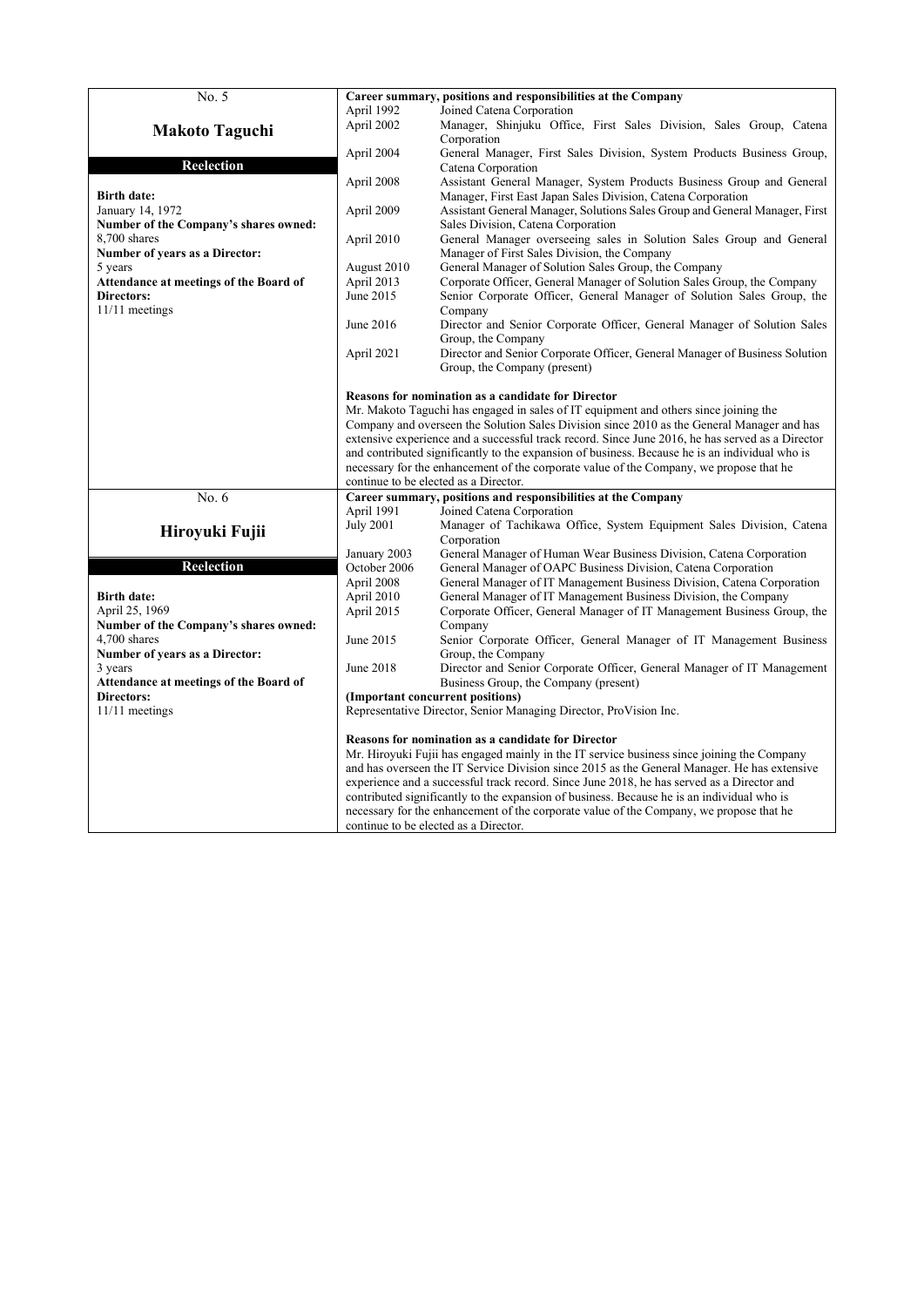| No. 7<br>Career summary, positions and responsibilities at the Company<br>April 2003<br>Joined P.R.O Co., Ltd.<br>Joined the Company<br>April 2012<br><b>Shingo Henmi</b><br>General Manager of Cloud Business Division, the Company<br>April 2013<br>June 2015<br>Corporate Officer, General Manager of Product Innovation Business Division,<br><b>New Appointment</b><br>SHINKITAI Group, the Company<br>April 2017<br>Senior Corporate Officer, General Manager of SHINKITAI Group and<br>General Manager overseeing sales in Solution Design Group, the Company<br><b>Birth date:</b><br>May 26, 1980<br>Senior Corporate Officer, General Manager of SHINKITAI Group and<br>October 2017<br>Number of the Company's shares owned:<br>General Manager of Solution Design Group, the Company<br>Director and Senior Corporate Officer, General Manager of SHINKITAI<br>0 shares<br>June 2018<br>Number of years as a Director:<br>Group and General Manager of Solution Design Group, the Company<br>Senior Corporate Officer, General Manager of SHINKITAI Group and<br>June 2020<br>$-$ years<br>Attendance at meetings of the Board of<br>General Manager of Solution Design Group, the Company<br>Senior Corporate Officer, General Manager of DX Design Group and General<br><b>Directors:</b><br>June 2021<br>$-\prime$ meetings<br>Manager of Solution Design Group, the Company (present)<br><b>Reasons for nomination as a candidate for Director</b><br>Mr. Makoto Taguchi has engaged in sales of IT equipment and others since joining the<br>Company and overseen the Solution Sales Division since 2010 as the General Manager and has<br>extensive experience and a successful track record. Since June 2016, he has served as a Director<br>and contributed significantly to the expansion of business. Because he is an individual who is<br>necessary for the enhancement of the corporate value of the Company, we propose that he<br>continue to be elected as a Director.<br>No. 8<br>Career summary, positions and responsibilities at the Company<br>Joined Matsushita Toshio Tax Accountant Office<br><b>July 1992</b><br>June 1996<br>Joined Koyo Automobile Sales Co., Ltd.<br>Hiroshi Kotani<br>March 1997<br>Joined ABLE Real Estate Inc. (currently ABLE Inc.)<br>September 2001<br>Joined the Company<br><b>New Appointment</b><br>September 2005<br>General Manager of Finance & Accounting Division, the Company<br>April 2015<br>Corporate Officer, General Manager of Finance & Accounting Division, the<br><b>Birth date:</b><br>Company<br>December 27, 1968<br>June 2015<br>Senior Corporate Officer, General Manager of Finance & Accounting Group,<br>Number of the Company's shares owned:<br>the Company (present)<br>15,000 shares<br>Number of years as a Director:<br><b>Reasons for nomination as a candidate for Director</b><br>Mr. Hiroshi Kotani has engaged in finance and accounting operations since joining the<br>$-$ years |                                        |                                                                                              |  |  |
|---------------------------------------------------------------------------------------------------------------------------------------------------------------------------------------------------------------------------------------------------------------------------------------------------------------------------------------------------------------------------------------------------------------------------------------------------------------------------------------------------------------------------------------------------------------------------------------------------------------------------------------------------------------------------------------------------------------------------------------------------------------------------------------------------------------------------------------------------------------------------------------------------------------------------------------------------------------------------------------------------------------------------------------------------------------------------------------------------------------------------------------------------------------------------------------------------------------------------------------------------------------------------------------------------------------------------------------------------------------------------------------------------------------------------------------------------------------------------------------------------------------------------------------------------------------------------------------------------------------------------------------------------------------------------------------------------------------------------------------------------------------------------------------------------------------------------------------------------------------------------------------------------------------------------------------------------------------------------------------------------------------------------------------------------------------------------------------------------------------------------------------------------------------------------------------------------------------------------------------------------------------------------------------------------------------------------------------------------------------------------------------------------------------------------------------------------------------------------------------------------------------------------------------------------------------------------------------------------------------------------------------------------------------------------------------------------------------------------------------------------------------------------------------------------------------------------------------------------------------------------------------------------------------------------------------------------------------------------------------|----------------------------------------|----------------------------------------------------------------------------------------------|--|--|
|                                                                                                                                                                                                                                                                                                                                                                                                                                                                                                                                                                                                                                                                                                                                                                                                                                                                                                                                                                                                                                                                                                                                                                                                                                                                                                                                                                                                                                                                                                                                                                                                                                                                                                                                                                                                                                                                                                                                                                                                                                                                                                                                                                                                                                                                                                                                                                                                                                                                                                                                                                                                                                                                                                                                                                                                                                                                                                                                                                                       |                                        |                                                                                              |  |  |
|                                                                                                                                                                                                                                                                                                                                                                                                                                                                                                                                                                                                                                                                                                                                                                                                                                                                                                                                                                                                                                                                                                                                                                                                                                                                                                                                                                                                                                                                                                                                                                                                                                                                                                                                                                                                                                                                                                                                                                                                                                                                                                                                                                                                                                                                                                                                                                                                                                                                                                                                                                                                                                                                                                                                                                                                                                                                                                                                                                                       |                                        |                                                                                              |  |  |
|                                                                                                                                                                                                                                                                                                                                                                                                                                                                                                                                                                                                                                                                                                                                                                                                                                                                                                                                                                                                                                                                                                                                                                                                                                                                                                                                                                                                                                                                                                                                                                                                                                                                                                                                                                                                                                                                                                                                                                                                                                                                                                                                                                                                                                                                                                                                                                                                                                                                                                                                                                                                                                                                                                                                                                                                                                                                                                                                                                                       |                                        |                                                                                              |  |  |
|                                                                                                                                                                                                                                                                                                                                                                                                                                                                                                                                                                                                                                                                                                                                                                                                                                                                                                                                                                                                                                                                                                                                                                                                                                                                                                                                                                                                                                                                                                                                                                                                                                                                                                                                                                                                                                                                                                                                                                                                                                                                                                                                                                                                                                                                                                                                                                                                                                                                                                                                                                                                                                                                                                                                                                                                                                                                                                                                                                                       |                                        |                                                                                              |  |  |
|                                                                                                                                                                                                                                                                                                                                                                                                                                                                                                                                                                                                                                                                                                                                                                                                                                                                                                                                                                                                                                                                                                                                                                                                                                                                                                                                                                                                                                                                                                                                                                                                                                                                                                                                                                                                                                                                                                                                                                                                                                                                                                                                                                                                                                                                                                                                                                                                                                                                                                                                                                                                                                                                                                                                                                                                                                                                                                                                                                                       |                                        |                                                                                              |  |  |
|                                                                                                                                                                                                                                                                                                                                                                                                                                                                                                                                                                                                                                                                                                                                                                                                                                                                                                                                                                                                                                                                                                                                                                                                                                                                                                                                                                                                                                                                                                                                                                                                                                                                                                                                                                                                                                                                                                                                                                                                                                                                                                                                                                                                                                                                                                                                                                                                                                                                                                                                                                                                                                                                                                                                                                                                                                                                                                                                                                                       |                                        |                                                                                              |  |  |
|                                                                                                                                                                                                                                                                                                                                                                                                                                                                                                                                                                                                                                                                                                                                                                                                                                                                                                                                                                                                                                                                                                                                                                                                                                                                                                                                                                                                                                                                                                                                                                                                                                                                                                                                                                                                                                                                                                                                                                                                                                                                                                                                                                                                                                                                                                                                                                                                                                                                                                                                                                                                                                                                                                                                                                                                                                                                                                                                                                                       |                                        |                                                                                              |  |  |
|                                                                                                                                                                                                                                                                                                                                                                                                                                                                                                                                                                                                                                                                                                                                                                                                                                                                                                                                                                                                                                                                                                                                                                                                                                                                                                                                                                                                                                                                                                                                                                                                                                                                                                                                                                                                                                                                                                                                                                                                                                                                                                                                                                                                                                                                                                                                                                                                                                                                                                                                                                                                                                                                                                                                                                                                                                                                                                                                                                                       |                                        |                                                                                              |  |  |
|                                                                                                                                                                                                                                                                                                                                                                                                                                                                                                                                                                                                                                                                                                                                                                                                                                                                                                                                                                                                                                                                                                                                                                                                                                                                                                                                                                                                                                                                                                                                                                                                                                                                                                                                                                                                                                                                                                                                                                                                                                                                                                                                                                                                                                                                                                                                                                                                                                                                                                                                                                                                                                                                                                                                                                                                                                                                                                                                                                                       |                                        |                                                                                              |  |  |
|                                                                                                                                                                                                                                                                                                                                                                                                                                                                                                                                                                                                                                                                                                                                                                                                                                                                                                                                                                                                                                                                                                                                                                                                                                                                                                                                                                                                                                                                                                                                                                                                                                                                                                                                                                                                                                                                                                                                                                                                                                                                                                                                                                                                                                                                                                                                                                                                                                                                                                                                                                                                                                                                                                                                                                                                                                                                                                                                                                                       |                                        |                                                                                              |  |  |
|                                                                                                                                                                                                                                                                                                                                                                                                                                                                                                                                                                                                                                                                                                                                                                                                                                                                                                                                                                                                                                                                                                                                                                                                                                                                                                                                                                                                                                                                                                                                                                                                                                                                                                                                                                                                                                                                                                                                                                                                                                                                                                                                                                                                                                                                                                                                                                                                                                                                                                                                                                                                                                                                                                                                                                                                                                                                                                                                                                                       |                                        |                                                                                              |  |  |
|                                                                                                                                                                                                                                                                                                                                                                                                                                                                                                                                                                                                                                                                                                                                                                                                                                                                                                                                                                                                                                                                                                                                                                                                                                                                                                                                                                                                                                                                                                                                                                                                                                                                                                                                                                                                                                                                                                                                                                                                                                                                                                                                                                                                                                                                                                                                                                                                                                                                                                                                                                                                                                                                                                                                                                                                                                                                                                                                                                                       |                                        |                                                                                              |  |  |
|                                                                                                                                                                                                                                                                                                                                                                                                                                                                                                                                                                                                                                                                                                                                                                                                                                                                                                                                                                                                                                                                                                                                                                                                                                                                                                                                                                                                                                                                                                                                                                                                                                                                                                                                                                                                                                                                                                                                                                                                                                                                                                                                                                                                                                                                                                                                                                                                                                                                                                                                                                                                                                                                                                                                                                                                                                                                                                                                                                                       |                                        |                                                                                              |  |  |
|                                                                                                                                                                                                                                                                                                                                                                                                                                                                                                                                                                                                                                                                                                                                                                                                                                                                                                                                                                                                                                                                                                                                                                                                                                                                                                                                                                                                                                                                                                                                                                                                                                                                                                                                                                                                                                                                                                                                                                                                                                                                                                                                                                                                                                                                                                                                                                                                                                                                                                                                                                                                                                                                                                                                                                                                                                                                                                                                                                                       |                                        |                                                                                              |  |  |
|                                                                                                                                                                                                                                                                                                                                                                                                                                                                                                                                                                                                                                                                                                                                                                                                                                                                                                                                                                                                                                                                                                                                                                                                                                                                                                                                                                                                                                                                                                                                                                                                                                                                                                                                                                                                                                                                                                                                                                                                                                                                                                                                                                                                                                                                                                                                                                                                                                                                                                                                                                                                                                                                                                                                                                                                                                                                                                                                                                                       |                                        |                                                                                              |  |  |
|                                                                                                                                                                                                                                                                                                                                                                                                                                                                                                                                                                                                                                                                                                                                                                                                                                                                                                                                                                                                                                                                                                                                                                                                                                                                                                                                                                                                                                                                                                                                                                                                                                                                                                                                                                                                                                                                                                                                                                                                                                                                                                                                                                                                                                                                                                                                                                                                                                                                                                                                                                                                                                                                                                                                                                                                                                                                                                                                                                                       |                                        |                                                                                              |  |  |
|                                                                                                                                                                                                                                                                                                                                                                                                                                                                                                                                                                                                                                                                                                                                                                                                                                                                                                                                                                                                                                                                                                                                                                                                                                                                                                                                                                                                                                                                                                                                                                                                                                                                                                                                                                                                                                                                                                                                                                                                                                                                                                                                                                                                                                                                                                                                                                                                                                                                                                                                                                                                                                                                                                                                                                                                                                                                                                                                                                                       |                                        |                                                                                              |  |  |
|                                                                                                                                                                                                                                                                                                                                                                                                                                                                                                                                                                                                                                                                                                                                                                                                                                                                                                                                                                                                                                                                                                                                                                                                                                                                                                                                                                                                                                                                                                                                                                                                                                                                                                                                                                                                                                                                                                                                                                                                                                                                                                                                                                                                                                                                                                                                                                                                                                                                                                                                                                                                                                                                                                                                                                                                                                                                                                                                                                                       |                                        |                                                                                              |  |  |
|                                                                                                                                                                                                                                                                                                                                                                                                                                                                                                                                                                                                                                                                                                                                                                                                                                                                                                                                                                                                                                                                                                                                                                                                                                                                                                                                                                                                                                                                                                                                                                                                                                                                                                                                                                                                                                                                                                                                                                                                                                                                                                                                                                                                                                                                                                                                                                                                                                                                                                                                                                                                                                                                                                                                                                                                                                                                                                                                                                                       |                                        |                                                                                              |  |  |
|                                                                                                                                                                                                                                                                                                                                                                                                                                                                                                                                                                                                                                                                                                                                                                                                                                                                                                                                                                                                                                                                                                                                                                                                                                                                                                                                                                                                                                                                                                                                                                                                                                                                                                                                                                                                                                                                                                                                                                                                                                                                                                                                                                                                                                                                                                                                                                                                                                                                                                                                                                                                                                                                                                                                                                                                                                                                                                                                                                                       |                                        |                                                                                              |  |  |
|                                                                                                                                                                                                                                                                                                                                                                                                                                                                                                                                                                                                                                                                                                                                                                                                                                                                                                                                                                                                                                                                                                                                                                                                                                                                                                                                                                                                                                                                                                                                                                                                                                                                                                                                                                                                                                                                                                                                                                                                                                                                                                                                                                                                                                                                                                                                                                                                                                                                                                                                                                                                                                                                                                                                                                                                                                                                                                                                                                                       |                                        |                                                                                              |  |  |
|                                                                                                                                                                                                                                                                                                                                                                                                                                                                                                                                                                                                                                                                                                                                                                                                                                                                                                                                                                                                                                                                                                                                                                                                                                                                                                                                                                                                                                                                                                                                                                                                                                                                                                                                                                                                                                                                                                                                                                                                                                                                                                                                                                                                                                                                                                                                                                                                                                                                                                                                                                                                                                                                                                                                                                                                                                                                                                                                                                                       |                                        |                                                                                              |  |  |
|                                                                                                                                                                                                                                                                                                                                                                                                                                                                                                                                                                                                                                                                                                                                                                                                                                                                                                                                                                                                                                                                                                                                                                                                                                                                                                                                                                                                                                                                                                                                                                                                                                                                                                                                                                                                                                                                                                                                                                                                                                                                                                                                                                                                                                                                                                                                                                                                                                                                                                                                                                                                                                                                                                                                                                                                                                                                                                                                                                                       |                                        |                                                                                              |  |  |
|                                                                                                                                                                                                                                                                                                                                                                                                                                                                                                                                                                                                                                                                                                                                                                                                                                                                                                                                                                                                                                                                                                                                                                                                                                                                                                                                                                                                                                                                                                                                                                                                                                                                                                                                                                                                                                                                                                                                                                                                                                                                                                                                                                                                                                                                                                                                                                                                                                                                                                                                                                                                                                                                                                                                                                                                                                                                                                                                                                                       |                                        |                                                                                              |  |  |
|                                                                                                                                                                                                                                                                                                                                                                                                                                                                                                                                                                                                                                                                                                                                                                                                                                                                                                                                                                                                                                                                                                                                                                                                                                                                                                                                                                                                                                                                                                                                                                                                                                                                                                                                                                                                                                                                                                                                                                                                                                                                                                                                                                                                                                                                                                                                                                                                                                                                                                                                                                                                                                                                                                                                                                                                                                                                                                                                                                                       |                                        |                                                                                              |  |  |
|                                                                                                                                                                                                                                                                                                                                                                                                                                                                                                                                                                                                                                                                                                                                                                                                                                                                                                                                                                                                                                                                                                                                                                                                                                                                                                                                                                                                                                                                                                                                                                                                                                                                                                                                                                                                                                                                                                                                                                                                                                                                                                                                                                                                                                                                                                                                                                                                                                                                                                                                                                                                                                                                                                                                                                                                                                                                                                                                                                                       |                                        |                                                                                              |  |  |
|                                                                                                                                                                                                                                                                                                                                                                                                                                                                                                                                                                                                                                                                                                                                                                                                                                                                                                                                                                                                                                                                                                                                                                                                                                                                                                                                                                                                                                                                                                                                                                                                                                                                                                                                                                                                                                                                                                                                                                                                                                                                                                                                                                                                                                                                                                                                                                                                                                                                                                                                                                                                                                                                                                                                                                                                                                                                                                                                                                                       |                                        |                                                                                              |  |  |
|                                                                                                                                                                                                                                                                                                                                                                                                                                                                                                                                                                                                                                                                                                                                                                                                                                                                                                                                                                                                                                                                                                                                                                                                                                                                                                                                                                                                                                                                                                                                                                                                                                                                                                                                                                                                                                                                                                                                                                                                                                                                                                                                                                                                                                                                                                                                                                                                                                                                                                                                                                                                                                                                                                                                                                                                                                                                                                                                                                                       |                                        |                                                                                              |  |  |
|                                                                                                                                                                                                                                                                                                                                                                                                                                                                                                                                                                                                                                                                                                                                                                                                                                                                                                                                                                                                                                                                                                                                                                                                                                                                                                                                                                                                                                                                                                                                                                                                                                                                                                                                                                                                                                                                                                                                                                                                                                                                                                                                                                                                                                                                                                                                                                                                                                                                                                                                                                                                                                                                                                                                                                                                                                                                                                                                                                                       |                                        |                                                                                              |  |  |
|                                                                                                                                                                                                                                                                                                                                                                                                                                                                                                                                                                                                                                                                                                                                                                                                                                                                                                                                                                                                                                                                                                                                                                                                                                                                                                                                                                                                                                                                                                                                                                                                                                                                                                                                                                                                                                                                                                                                                                                                                                                                                                                                                                                                                                                                                                                                                                                                                                                                                                                                                                                                                                                                                                                                                                                                                                                                                                                                                                                       |                                        |                                                                                              |  |  |
|                                                                                                                                                                                                                                                                                                                                                                                                                                                                                                                                                                                                                                                                                                                                                                                                                                                                                                                                                                                                                                                                                                                                                                                                                                                                                                                                                                                                                                                                                                                                                                                                                                                                                                                                                                                                                                                                                                                                                                                                                                                                                                                                                                                                                                                                                                                                                                                                                                                                                                                                                                                                                                                                                                                                                                                                                                                                                                                                                                                       |                                        |                                                                                              |  |  |
|                                                                                                                                                                                                                                                                                                                                                                                                                                                                                                                                                                                                                                                                                                                                                                                                                                                                                                                                                                                                                                                                                                                                                                                                                                                                                                                                                                                                                                                                                                                                                                                                                                                                                                                                                                                                                                                                                                                                                                                                                                                                                                                                                                                                                                                                                                                                                                                                                                                                                                                                                                                                                                                                                                                                                                                                                                                                                                                                                                                       |                                        |                                                                                              |  |  |
|                                                                                                                                                                                                                                                                                                                                                                                                                                                                                                                                                                                                                                                                                                                                                                                                                                                                                                                                                                                                                                                                                                                                                                                                                                                                                                                                                                                                                                                                                                                                                                                                                                                                                                                                                                                                                                                                                                                                                                                                                                                                                                                                                                                                                                                                                                                                                                                                                                                                                                                                                                                                                                                                                                                                                                                                                                                                                                                                                                                       |                                        |                                                                                              |  |  |
|                                                                                                                                                                                                                                                                                                                                                                                                                                                                                                                                                                                                                                                                                                                                                                                                                                                                                                                                                                                                                                                                                                                                                                                                                                                                                                                                                                                                                                                                                                                                                                                                                                                                                                                                                                                                                                                                                                                                                                                                                                                                                                                                                                                                                                                                                                                                                                                                                                                                                                                                                                                                                                                                                                                                                                                                                                                                                                                                                                                       |                                        |                                                                                              |  |  |
|                                                                                                                                                                                                                                                                                                                                                                                                                                                                                                                                                                                                                                                                                                                                                                                                                                                                                                                                                                                                                                                                                                                                                                                                                                                                                                                                                                                                                                                                                                                                                                                                                                                                                                                                                                                                                                                                                                                                                                                                                                                                                                                                                                                                                                                                                                                                                                                                                                                                                                                                                                                                                                                                                                                                                                                                                                                                                                                                                                                       |                                        |                                                                                              |  |  |
|                                                                                                                                                                                                                                                                                                                                                                                                                                                                                                                                                                                                                                                                                                                                                                                                                                                                                                                                                                                                                                                                                                                                                                                                                                                                                                                                                                                                                                                                                                                                                                                                                                                                                                                                                                                                                                                                                                                                                                                                                                                                                                                                                                                                                                                                                                                                                                                                                                                                                                                                                                                                                                                                                                                                                                                                                                                                                                                                                                                       |                                        |                                                                                              |  |  |
|                                                                                                                                                                                                                                                                                                                                                                                                                                                                                                                                                                                                                                                                                                                                                                                                                                                                                                                                                                                                                                                                                                                                                                                                                                                                                                                                                                                                                                                                                                                                                                                                                                                                                                                                                                                                                                                                                                                                                                                                                                                                                                                                                                                                                                                                                                                                                                                                                                                                                                                                                                                                                                                                                                                                                                                                                                                                                                                                                                                       |                                        |                                                                                              |  |  |
|                                                                                                                                                                                                                                                                                                                                                                                                                                                                                                                                                                                                                                                                                                                                                                                                                                                                                                                                                                                                                                                                                                                                                                                                                                                                                                                                                                                                                                                                                                                                                                                                                                                                                                                                                                                                                                                                                                                                                                                                                                                                                                                                                                                                                                                                                                                                                                                                                                                                                                                                                                                                                                                                                                                                                                                                                                                                                                                                                                                       |                                        |                                                                                              |  |  |
|                                                                                                                                                                                                                                                                                                                                                                                                                                                                                                                                                                                                                                                                                                                                                                                                                                                                                                                                                                                                                                                                                                                                                                                                                                                                                                                                                                                                                                                                                                                                                                                                                                                                                                                                                                                                                                                                                                                                                                                                                                                                                                                                                                                                                                                                                                                                                                                                                                                                                                                                                                                                                                                                                                                                                                                                                                                                                                                                                                                       | Attendance at meetings of the Board of | Company and overseen the Finance & Accounting Group since $2015$ as the General Manager.     |  |  |
| <b>Directors:</b><br>Because he has extensive experience and a successful track record in finance and accounting and                                                                                                                                                                                                                                                                                                                                                                                                                                                                                                                                                                                                                                                                                                                                                                                                                                                                                                                                                                                                                                                                                                                                                                                                                                                                                                                                                                                                                                                                                                                                                                                                                                                                                                                                                                                                                                                                                                                                                                                                                                                                                                                                                                                                                                                                                                                                                                                                                                                                                                                                                                                                                                                                                                                                                                                                                                                                  |                                        |                                                                                              |  |  |
| $-\prime$ meetings                                                                                                                                                                                                                                                                                                                                                                                                                                                                                                                                                                                                                                                                                                                                                                                                                                                                                                                                                                                                                                                                                                                                                                                                                                                                                                                                                                                                                                                                                                                                                                                                                                                                                                                                                                                                                                                                                                                                                                                                                                                                                                                                                                                                                                                                                                                                                                                                                                                                                                                                                                                                                                                                                                                                                                                                                                                                                                                                                                    |                                        | is an individual who is necessary for the enhancement of the corporate value of the Company, |  |  |
| we propose his election as a Director.                                                                                                                                                                                                                                                                                                                                                                                                                                                                                                                                                                                                                                                                                                                                                                                                                                                                                                                                                                                                                                                                                                                                                                                                                                                                                                                                                                                                                                                                                                                                                                                                                                                                                                                                                                                                                                                                                                                                                                                                                                                                                                                                                                                                                                                                                                                                                                                                                                                                                                                                                                                                                                                                                                                                                                                                                                                                                                                                                |                                        |                                                                                              |  |  |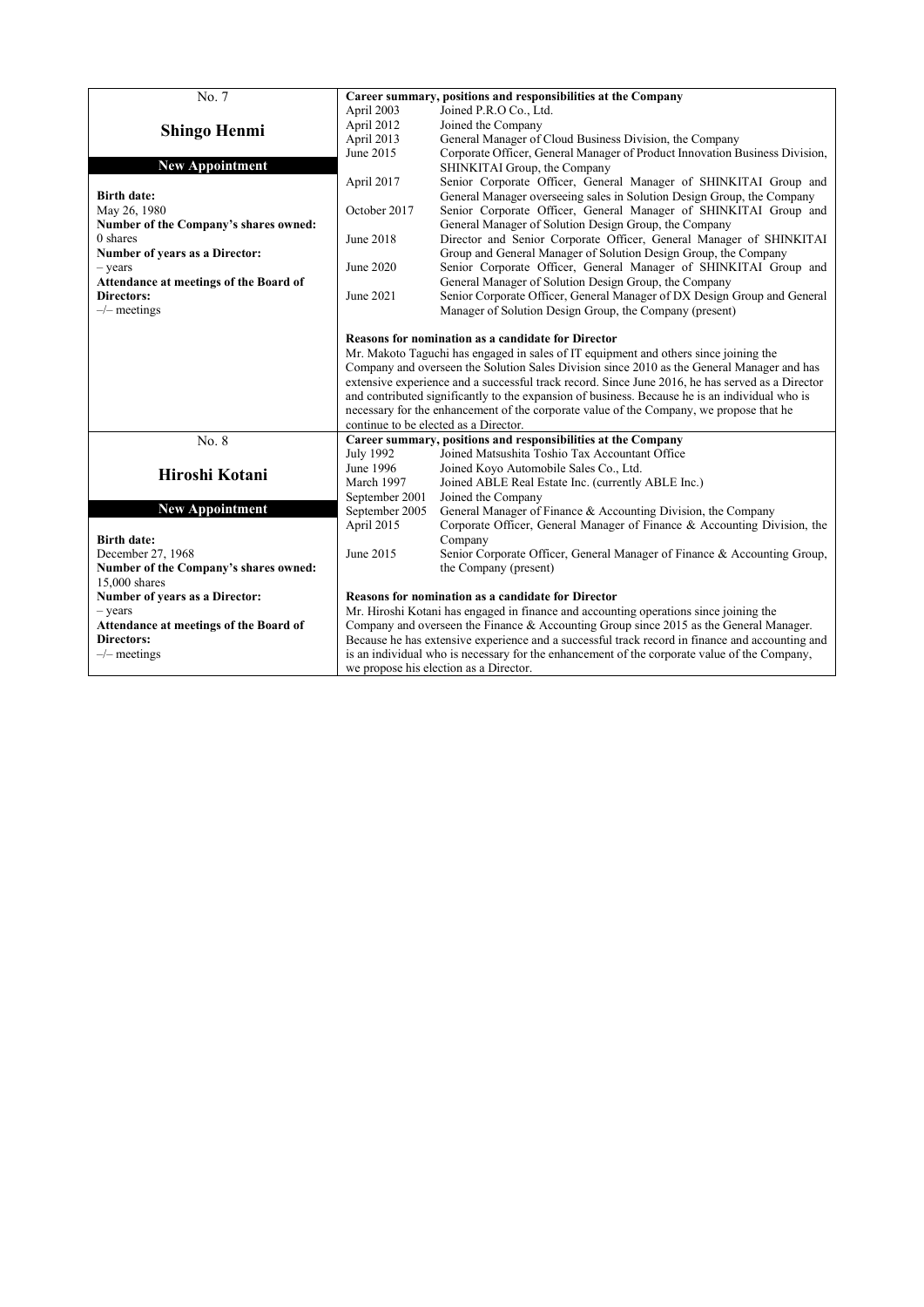| No. 9                                                |                                                                                                                                                                                                                                                                                                                                                                              | Career summary, positions and responsibilities at the Company                                                        |  |
|------------------------------------------------------|------------------------------------------------------------------------------------------------------------------------------------------------------------------------------------------------------------------------------------------------------------------------------------------------------------------------------------------------------------------------------|----------------------------------------------------------------------------------------------------------------------|--|
|                                                      | April 1975                                                                                                                                                                                                                                                                                                                                                                   | Joined Nomura Research Institute, Ltd.                                                                               |  |
|                                                      | June 1996                                                                                                                                                                                                                                                                                                                                                                    | Director, General Manager of Corporate Research Department, Nomura                                                   |  |
| <b>Yukio Suzuki</b>                                  |                                                                                                                                                                                                                                                                                                                                                                              | Research Institute, Ltd.                                                                                             |  |
|                                                      | June 1997                                                                                                                                                                                                                                                                                                                                                                    | Director of Financial & Economic Research Center, Nomura Securities Co.,                                             |  |
| <b>Reelection</b>                                    |                                                                                                                                                                                                                                                                                                                                                                              | Ltd.                                                                                                                 |  |
| Outside                                              | June 1999                                                                                                                                                                                                                                                                                                                                                                    | Senior Managing Director, General Manager of Research Department,                                                    |  |
| Independent                                          |                                                                                                                                                                                                                                                                                                                                                                              | Nomura Asset Management Co., Ltd.                                                                                    |  |
|                                                      | June 2000                                                                                                                                                                                                                                                                                                                                                                    | Senior Corporate Managing Director, General Manager of Research                                                      |  |
| <b>Birth date:</b>                                   |                                                                                                                                                                                                                                                                                                                                                                              | Department, Nomura Asset Management Co., Ltd.                                                                        |  |
| June 3, 1950                                         | June 2005                                                                                                                                                                                                                                                                                                                                                                    | Director, Nomura Holdings, Inc. (Director specially assigned to audit)                                               |  |
| Number of the Company's shares owned:                | April 2007                                                                                                                                                                                                                                                                                                                                                                   | Chairman, the Securities Analysts Association of Japan                                                               |  |
| 0 shares                                             | <b>July 2010</b>                                                                                                                                                                                                                                                                                                                                                             | Established Belle Investment Research of Japan Inc., Representative Director                                         |  |
| <b>Number of years as a Director:</b>                |                                                                                                                                                                                                                                                                                                                                                                              | (present)                                                                                                            |  |
| 9 years                                              | June 2012                                                                                                                                                                                                                                                                                                                                                                    | Outside Director, the Company (present)<br>Outside Director, Ichigo Group Holdings Co., Ltd. (currently Ichigo Inc.) |  |
| Attendance at meetings of the Board of               | May 2015                                                                                                                                                                                                                                                                                                                                                                     | (present)                                                                                                            |  |
| Directors:                                           | March 2018                                                                                                                                                                                                                                                                                                                                                                   | Outside Audit & Supervisory Board Member, WILLs Inc. (present)                                                       |  |
| $11/11$ meetings                                     | June 2018                                                                                                                                                                                                                                                                                                                                                                    | Outside Audit & Supervisory Board Member, XNET Corporation (present)                                                 |  |
|                                                      |                                                                                                                                                                                                                                                                                                                                                                              | (Important concurrent positions)                                                                                     |  |
|                                                      |                                                                                                                                                                                                                                                                                                                                                                              | Representative Director, Belle Investment Research of Japan Inc.                                                     |  |
|                                                      | Outside Director, Ichigo Inc.                                                                                                                                                                                                                                                                                                                                                |                                                                                                                      |  |
|                                                      |                                                                                                                                                                                                                                                                                                                                                                              | Outside Audit & Supervisory Board Member, WILLs Inc.                                                                 |  |
|                                                      |                                                                                                                                                                                                                                                                                                                                                                              | Outside Audit & Supervisory Board Member, XNET Corporation                                                           |  |
|                                                      |                                                                                                                                                                                                                                                                                                                                                                              |                                                                                                                      |  |
|                                                      | Reasons for nomination as a candidate for Outside Director and expected roles, etc.                                                                                                                                                                                                                                                                                          |                                                                                                                      |  |
|                                                      | Mr. Yukio Suzuki has extensive experience and broad insight as a corporate manager cultivated                                                                                                                                                                                                                                                                                |                                                                                                                      |  |
|                                                      | over many years at a securities company and in other roles, in addition to expert financial and                                                                                                                                                                                                                                                                              |                                                                                                                      |  |
|                                                      | economic knowledge as a securities analyst. The Company receives accurate advice from him to<br>mainly ensure the appropriateness and reasonableness of decisions made by the Board of<br>Directors. We expect that the Company will continue to receive appropriate advice on the<br>Company's management from an independent standpoint and that he will contribute to the |                                                                                                                      |  |
|                                                      |                                                                                                                                                                                                                                                                                                                                                                              |                                                                                                                      |  |
|                                                      |                                                                                                                                                                                                                                                                                                                                                                              |                                                                                                                      |  |
|                                                      |                                                                                                                                                                                                                                                                                                                                                                              | enhancement of its corporate value. Thus, we propose that he continue to be elected as an                            |  |
|                                                      | Outside Director.                                                                                                                                                                                                                                                                                                                                                            |                                                                                                                      |  |
| No. 10                                               |                                                                                                                                                                                                                                                                                                                                                                              | Career summary, positions and responsibilities at the Company                                                        |  |
|                                                      | April 1975                                                                                                                                                                                                                                                                                                                                                                   | Joined The Fuji Bank, Ltd. (currently Mizuho Bank, Ltd.)                                                             |  |
| Koichi Ogawa                                         | May 1997                                                                                                                                                                                                                                                                                                                                                                     | Manager of Roppongi Branch, The Fuji Bank, Ltd.                                                                      |  |
|                                                      | May 1999                                                                                                                                                                                                                                                                                                                                                                     | Manager of Okayama Branch, The Fuji Bank, Ltd.                                                                       |  |
|                                                      | June 2001                                                                                                                                                                                                                                                                                                                                                                    | Manager of Yokohama-Ekimae Branch, The Fuji Bank, Ltd.                                                               |  |
| Reelection                                           | April 2002                                                                                                                                                                                                                                                                                                                                                                   | Manager of Yokohama-Ekimae Branch, Mizuho Bank, Ltd.                                                                 |  |
| Outside                                              | <b>July 2004</b>                                                                                                                                                                                                                                                                                                                                                             | Chief Auditor, Business Audit Department, Mizuho Bank, Ltd.                                                          |  |
| Independent                                          | May 2006                                                                                                                                                                                                                                                                                                                                                                     | Senior Corporate Officer, Mizuho Staff Co., Ltd.                                                                     |  |
|                                                      | September 2007                                                                                                                                                                                                                                                                                                                                                               | Managing Director, Mizuho Staff Co., Ltd.                                                                            |  |
| <b>Birth date:</b>                                   | June 2012<br>June 2012                                                                                                                                                                                                                                                                                                                                                       | Outside Audit & Supervisory Board Member, KEYENCE CORPORATION                                                        |  |
| December 2, 1951                                     | June 2013                                                                                                                                                                                                                                                                                                                                                                    | Outside Auditor, JK Holdings Co., Ltd.<br>Outside Director, the Company (present)                                    |  |
| Number of the Company's shares owned:                |                                                                                                                                                                                                                                                                                                                                                                              |                                                                                                                      |  |
| 0 shares                                             |                                                                                                                                                                                                                                                                                                                                                                              | Reasons for nomination as a candidate for Outside Director and expected roles, etc.                                  |  |
| <b>Number of years as a Director:</b>                |                                                                                                                                                                                                                                                                                                                                                                              | Mr. Koichi Ogawa has extensive experience and broad insight cultivated for many years at                             |  |
| 8 years                                              |                                                                                                                                                                                                                                                                                                                                                                              | financial institutions, and we receive useful advice from him mainly from the perspective of                         |  |
| Attendance at meetings of the Board of<br>Directors: |                                                                                                                                                                                                                                                                                                                                                                              | internal control and compliance. We expect that the Company will continue to receive                                 |  |
| $11/11$ meetings                                     |                                                                                                                                                                                                                                                                                                                                                                              | appropriate advice on the Company's management from an independent standpoint and that he                            |  |
|                                                      |                                                                                                                                                                                                                                                                                                                                                                              | will contribute to the enhancement of its corporate value. Thus, we propose that he continue to                      |  |
|                                                      | be elected as an Outside Director.                                                                                                                                                                                                                                                                                                                                           |                                                                                                                      |  |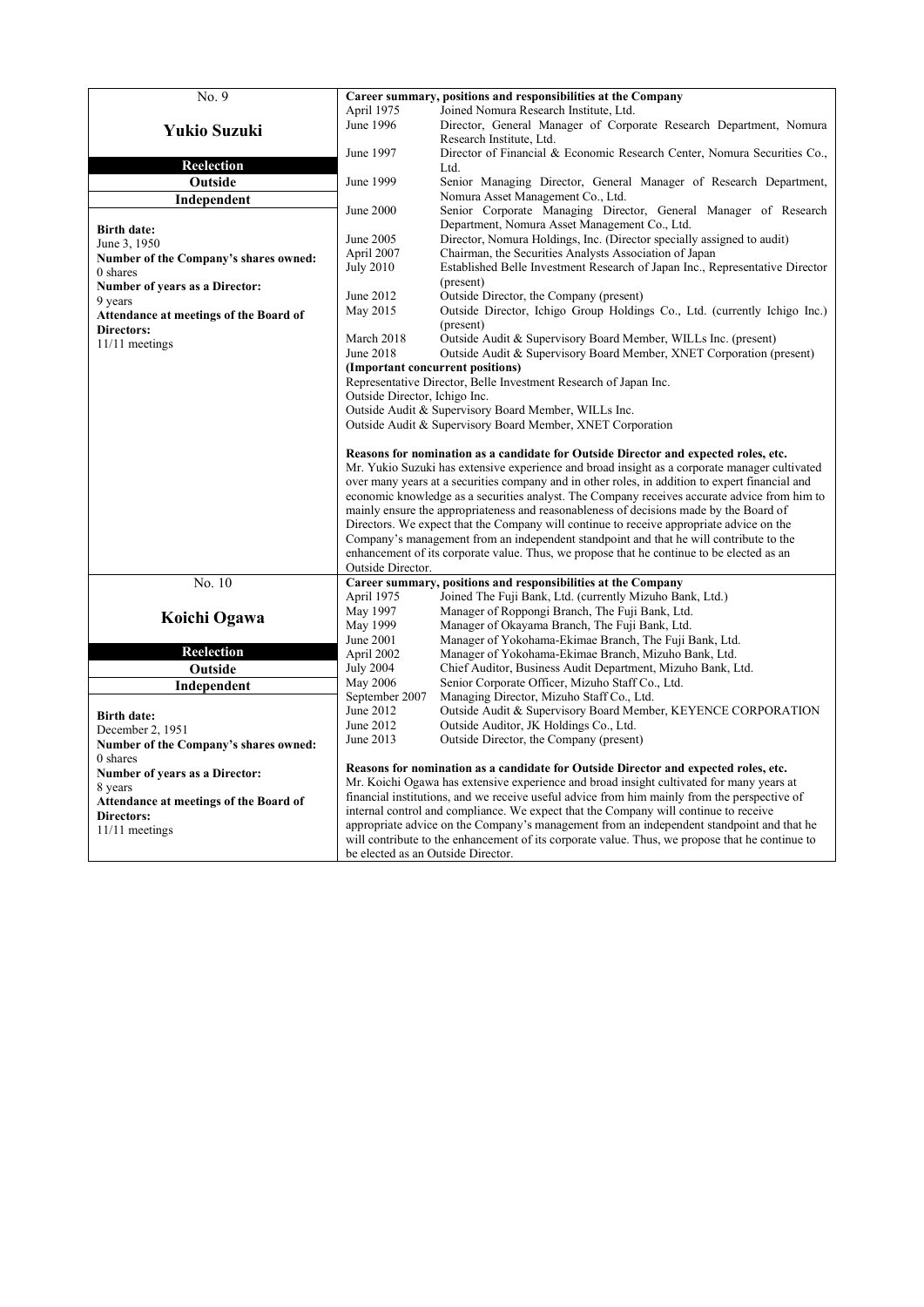| No. 11                                                                                                                                                                                                                         | Career summary, positions and responsibilities at the Company                                                                                                                                                                                                                                                                                                                                                                                                                                                                                                                                                                                                                                                            |  |  |
|--------------------------------------------------------------------------------------------------------------------------------------------------------------------------------------------------------------------------------|--------------------------------------------------------------------------------------------------------------------------------------------------------------------------------------------------------------------------------------------------------------------------------------------------------------------------------------------------------------------------------------------------------------------------------------------------------------------------------------------------------------------------------------------------------------------------------------------------------------------------------------------------------------------------------------------------------------------------|--|--|
| Mari Ito                                                                                                                                                                                                                       | Registered as an attorney-at-law and joined Anderson Mori & Tomotsune<br>October 2001<br>Worked for Finnegan, Henderson, Farabow, Garrett & Dunner in the United<br>January 2008<br><b>States</b>                                                                                                                                                                                                                                                                                                                                                                                                                                                                                                                        |  |  |
|                                                                                                                                                                                                                                | Registered as an attorney-at-law in the United States (New York State)<br>March 2008                                                                                                                                                                                                                                                                                                                                                                                                                                                                                                                                                                                                                                     |  |  |
| <b>New Appointment</b>                                                                                                                                                                                                         | Partner, Anderson Mori & Tomotsune (present)<br>January 2011                                                                                                                                                                                                                                                                                                                                                                                                                                                                                                                                                                                                                                                             |  |  |
| <b>Outside</b>                                                                                                                                                                                                                 | (Important concurrent positions)                                                                                                                                                                                                                                                                                                                                                                                                                                                                                                                                                                                                                                                                                         |  |  |
| Independent                                                                                                                                                                                                                    | Partner, Anderson Mori & Tomotsune                                                                                                                                                                                                                                                                                                                                                                                                                                                                                                                                                                                                                                                                                       |  |  |
| <b>Birth date:</b><br>November 23, 1976<br>Number of the Company's shares owned:<br>0 shares<br><b>Number of years as a Director:</b><br>- years<br>Attendance at meetings of the Board of<br>Directors:<br>$-\prime$ meetings | Reasons for nomination as a candidate for Outside Director and expected roles, etc.<br>As an attorney-at-law, Ms. Mari Ito is well versed in corporate legal affairs in Japan and<br>overseas. Although Ms. Ito has never been involved in company management except as an<br>Outside Officer, she is expected to provide appropriate advice on the Company's management<br>from an independent standpoint, using her extensive experience and insight accumulated over<br>many years, and will thereby contribute to enhancing transparency and soundness in<br>management at the Company. Thus, we have decided that she is qualified to be an Outside<br>Director and propose her election as a new Outside Director. |  |  |

- Notes: 1. Mr. Takafumi Kai, a candidate for Director, concurrently serves as the Representative Director and President of Tokyoto Business Service Co., Ltd., and the Company has a business relationship of outsourcing with Tokyoto Business Service Co., Ltd.
	- 2. Mr. Hiroyuki Fujii, a candidate for Director, concurrently serves as the Representative Director and Senior Managing Director of ProVision Inc., and the Company has a business relationship of outsourcing with ProVision Inc.
	- 3. There are no special interests between the Company and other candidates for Directors.
	- 4. On April 1, 2021, the Solution Sales Group changed its name to the Business Solution Group.
	- 5. On April 1, 2021, the SHINKITAI Group changed its name to the DX Design Group.
	- 6. Mr. Yukio Suzuki, Mr. Koichi Ogawa and Ms. Mari Ito are candidates for Outside Directors.
	- 7. An overview of the content of an agreement limiting liability with Outside Directors is as follows.
		- The Company stipulates in its Articles of Incorporation that the Company may enter into agreements with Outside Directors to limit their liability for damages to the Company to a certain extent so that the Company will be able to recruit talented personnel as Outside Directors. With this, the Company has entered into an agreement limiting liability with the following content with Mr. Yukio Suzuki and Mr. Koichi Ogawa, candidates for Outside Directors. If Mr. Yukio Suzuki and Mr. Koichi Ogawa are reelected as proposed, the Company intends to continue the agreement. In addition, if Ms. Mari Ito is elected as proposed, the Company intends to conclude with her a similar agreement limiting liability.
			- In cases where Outside Directors are liable for damages to the Company due to negligence of their duties, they shall be liable up to the minimum liability amount provided for in Article 425, Paragraph 1 of the Companies Act.
			- The above limitation of liability shall be accepted only when the Outside Director has performed his or her duties, which caused the liability, in good faith and without gross negligence.
	- 8. The Company has decided to enter into a directors and officers liability insurance agreement under Article 430-3, Paragraph 1 of the Companies Act with an insurance company, so that an insurance company's insurance will cover the damages and court costs, etc. that the insured is required to pay resulting from a claim for damages due to an act (including inaction) the insured performed based on his or her position as a Director, etc. of the Company. However, there are certain exemptions in the agreement. For example, damages will not be covered if the damage is caused by an act the insured performed while recognizing that it will violate laws and regulations. The candidates will be included in the insured under this insurance policy. The Company also intends to renew the policy with the same content at next renewal.
	- 9. The Company has filed a report with the Tokyo Stock Exchange naming Mr. Yukio Suzuki and Mr. Koichi Ogawa as independent Directors pursuant to the regulations of the Tokyo Stock Exchange. If they are reelected as proposed, the Company intends to continue to make them independent Directors. In addition, Ms. Mari Ito has met the requirements for an independent Director pursuant to the regulations of the Tokyo Stock Exchange, and if she is elected as proposed, we intend to file a report with the Tokyo Stock Exchange naming her as an independent Director.